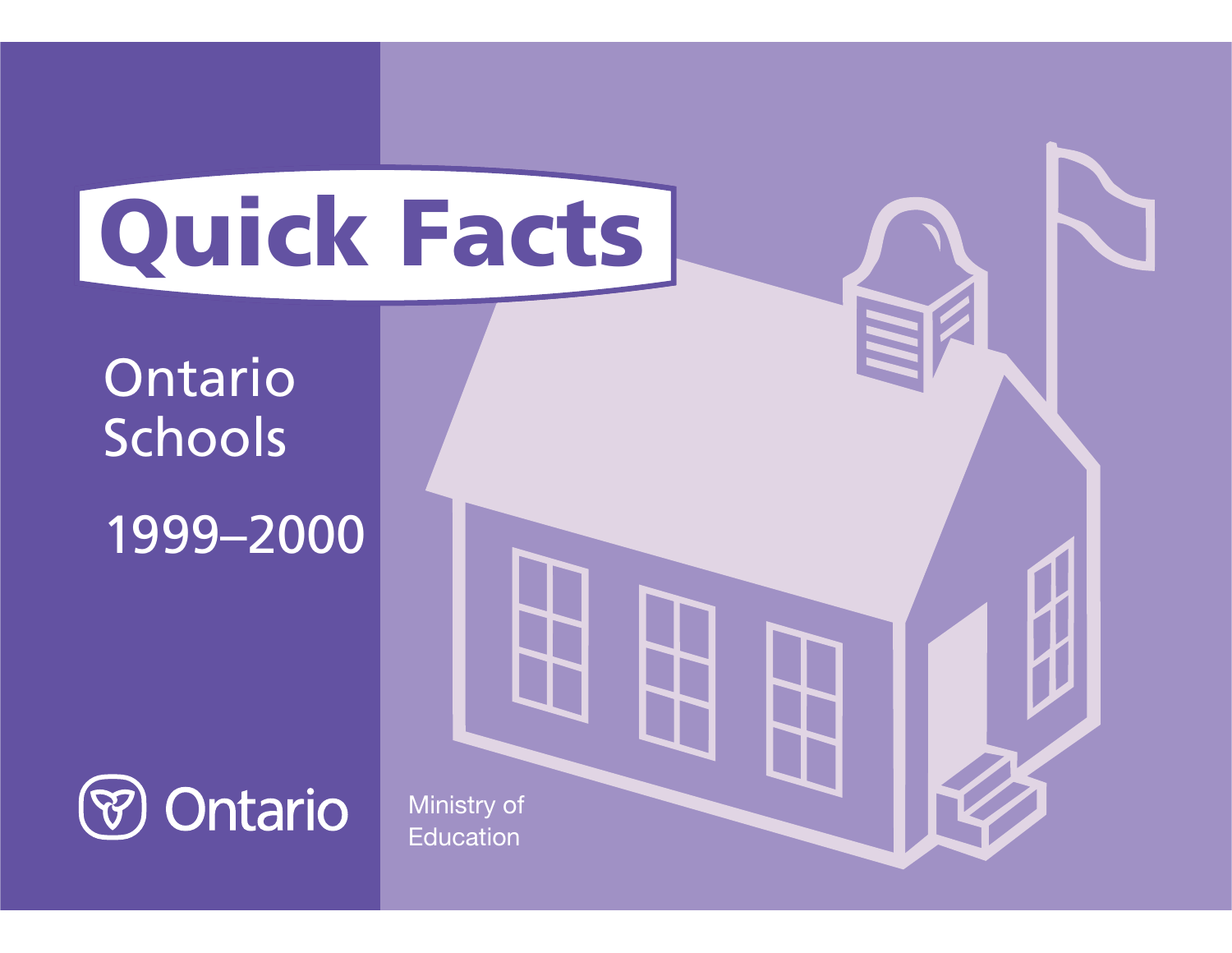The following information is based on 1999–2000 data provided by schools, district school boards, and school authorities (106). Unless otherwise specified, the information refers to Ontario's publicly funded elementary and secondary schools.

|                               | <b>Elementary</b> | Secondary | Total     |
|-------------------------------|-------------------|-----------|-----------|
| <b>Public Schools</b>         |                   |           |           |
| Male                          | 491 771           | 263 968   | 755 739   |
| Female                        | 461 923           | 243 627   | 705 550   |
| Total                         | 953 694           | 507 595   | 1 461 289 |
| <b>Roman Catholic Schools</b> |                   |           |           |
| Male                          | 240 789           | 97 029    | 337 818   |
| Female                        | 232 875           | 99 644    | 332 519   |
| Total                         | 473 664           | 196 673   | 670 337   |
| <b>All Schools</b>            |                   |           |           |
| Male                          | 732 560           | 360 997   | 1 093 557 |
| Female                        | 694 798           | 343 271   | 1 038 069 |
| Total                         | 1 427 358         | 704 268   | 2 131 626 |

## **Enrolment, 1999–2000\***

\* Excludes 6951 students in Provincial Schools and in care, treatment, and correctional facilities.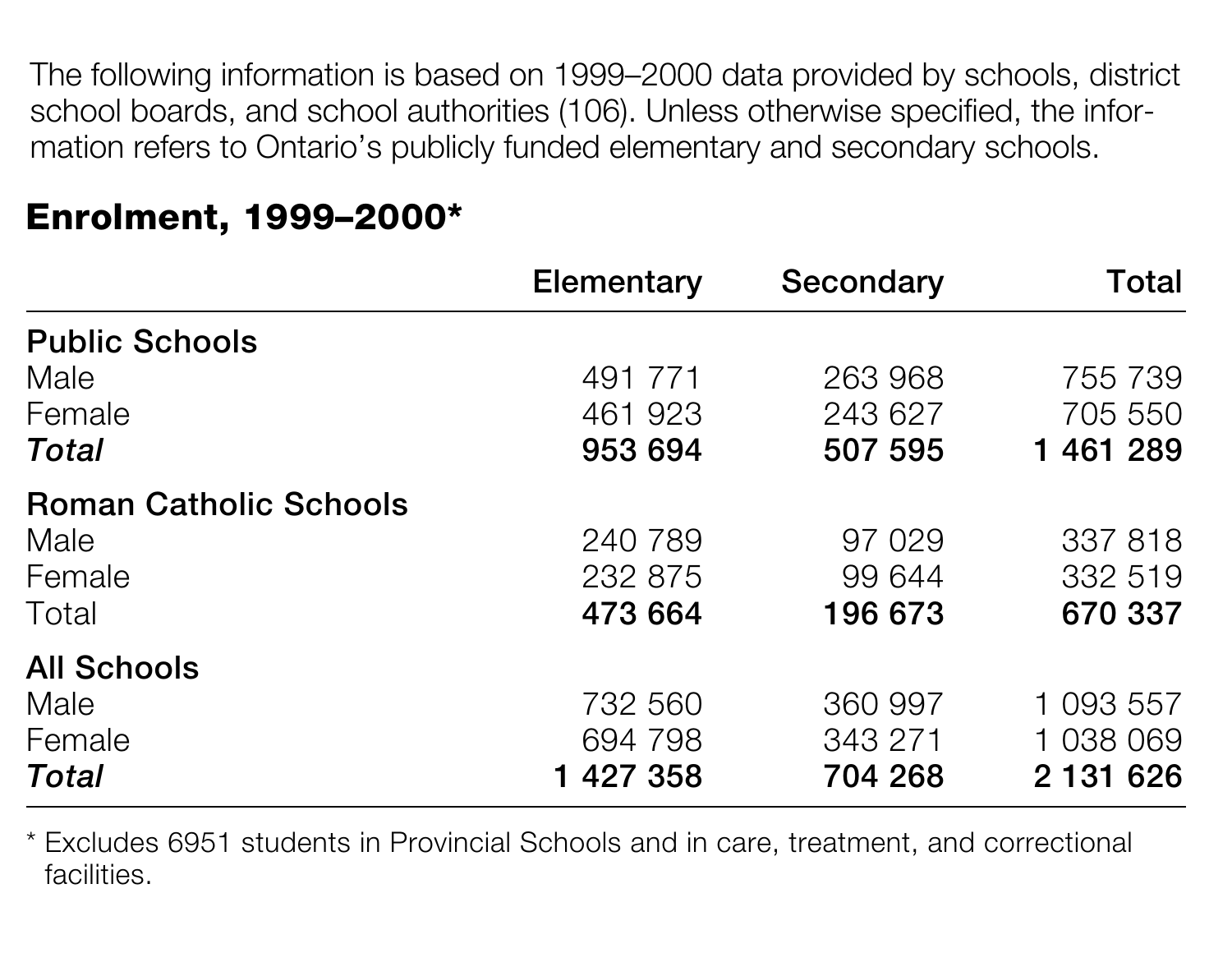## **Enrolment by Grade, 1999–2000\***

## **Elementary Schools**

| Grade             | <b>Public Schools</b> | Roman<br><b>Catholic Schools</b> | <b>Total</b> |
|-------------------|-----------------------|----------------------------------|--------------|
| <b>JK</b>         | 70 551                | 43 317                           | 113 868      |
| K                 | 92 791                | 47 085                           | 139 876      |
| $\mathbf 1$       | 95 574                | 49 152                           | 144 726      |
| $\overline{2}$    | 96 231                | 49 850                           | 146 081      |
| $\mathcal{S}$     | 96 368                | 48 865                           | 145 233      |
| $\overline{4}$    | 96 598                | 48 992                           | 145 590      |
| 5                 | 94 611                | 46 970                           | 141 581      |
| 6                 | 92 321                | 45 200                           | 137 521      |
| $\overline{7}$    | 92 264                | 44 610                           | 136 874      |
| 8                 | 93 777                | 44 376                           | 138 153      |
| Special education | 32 608                | 5 2 4 7                          | 37 855       |
| <b>Total</b>      | 953 694               | 473 664                          | 1 427 358    |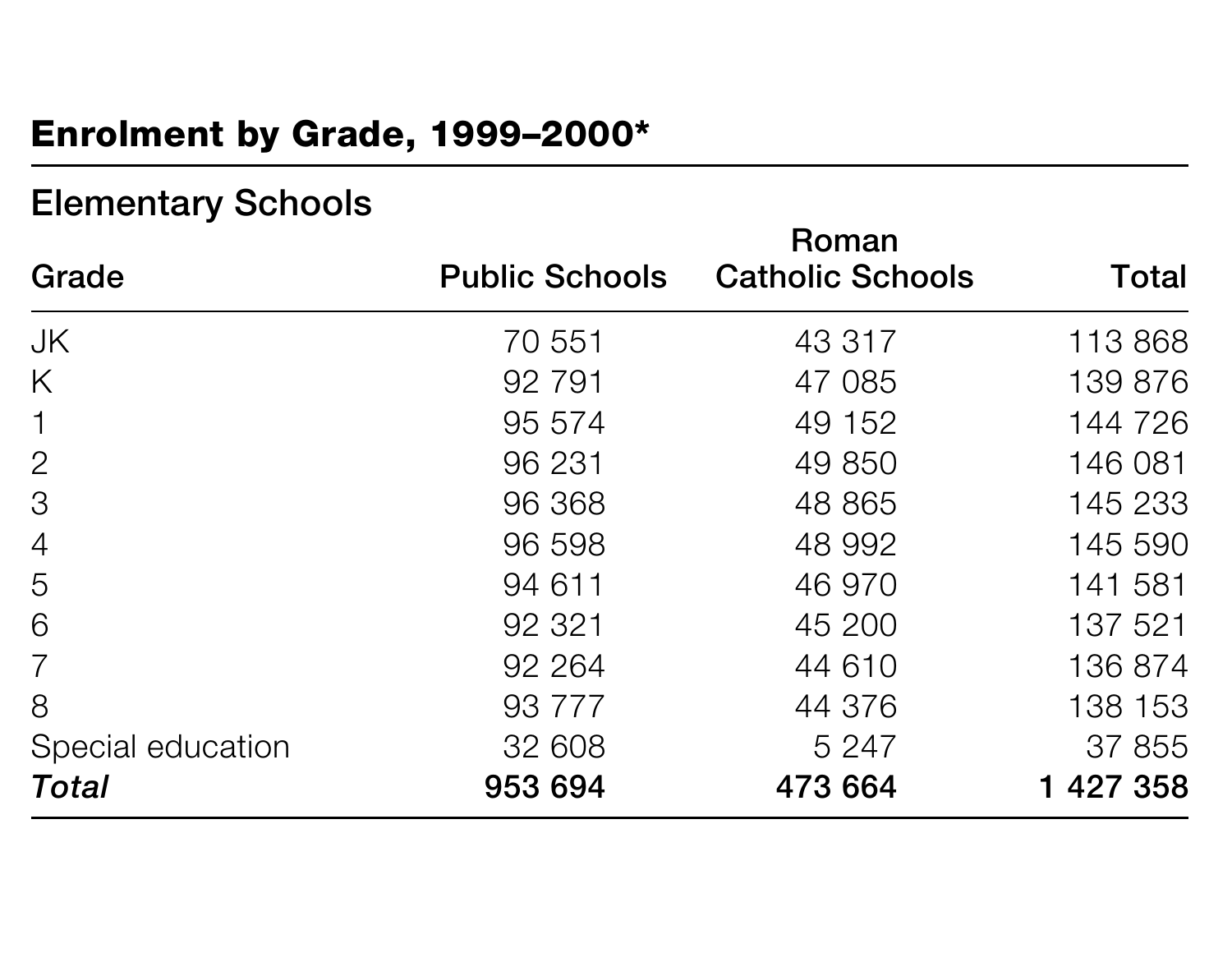## **Secondary Schools**

| Grade/Age          | <b>Public Schools</b> | Roman<br><b>Catholic Schools</b> | Total   |
|--------------------|-----------------------|----------------------------------|---------|
| Pre-Grade 9        | 2 6 5 2               | 382                              | 3 0 3 4 |
| Grade 9            | 109 521               | 44 004                           | 153 525 |
| Grade 10           | 114 345               | 44 093                           | 158 438 |
| Grade 11           | 109 388               | 41 323                           | 150 711 |
| Grade 12: No OACs  | 57 834                | 22 709                           | 80 543  |
| Grade 12: 1-5 OACs | 61 256                | 25 215                           | 86 471  |
| Grade $12:6+OACS$  | 43 671                | 17 601                           | 61 272  |
| Age $21+$          | 8928                  | 1 346                            | 10 274  |
| <b>Total</b>       | 507 595               | 196 673                          | 704 268 |

\* The total number of elementary and secondary school students excludes 6951 students in Provincial Schools and in care, treatment, and correctional facilities.

## **Enrolment in French-Language Units**

|            | 1980–81 | 1995–96 | 1996–97 | 1997–98 |        | 1998-99 1999-2000 |
|------------|---------|---------|---------|---------|--------|-------------------|
| Elementary | 67 298  | 69 340  | 68956   | 69 234  | 68 109 | 68 161            |
| Secondary  | 28 959  | 28 316  | 26 424  | 26 185  | 26 164 | 26 106            |
| Total      | 96 257  | 97 656  | 95 380  | 95 419  | 94 273 | 94 267            |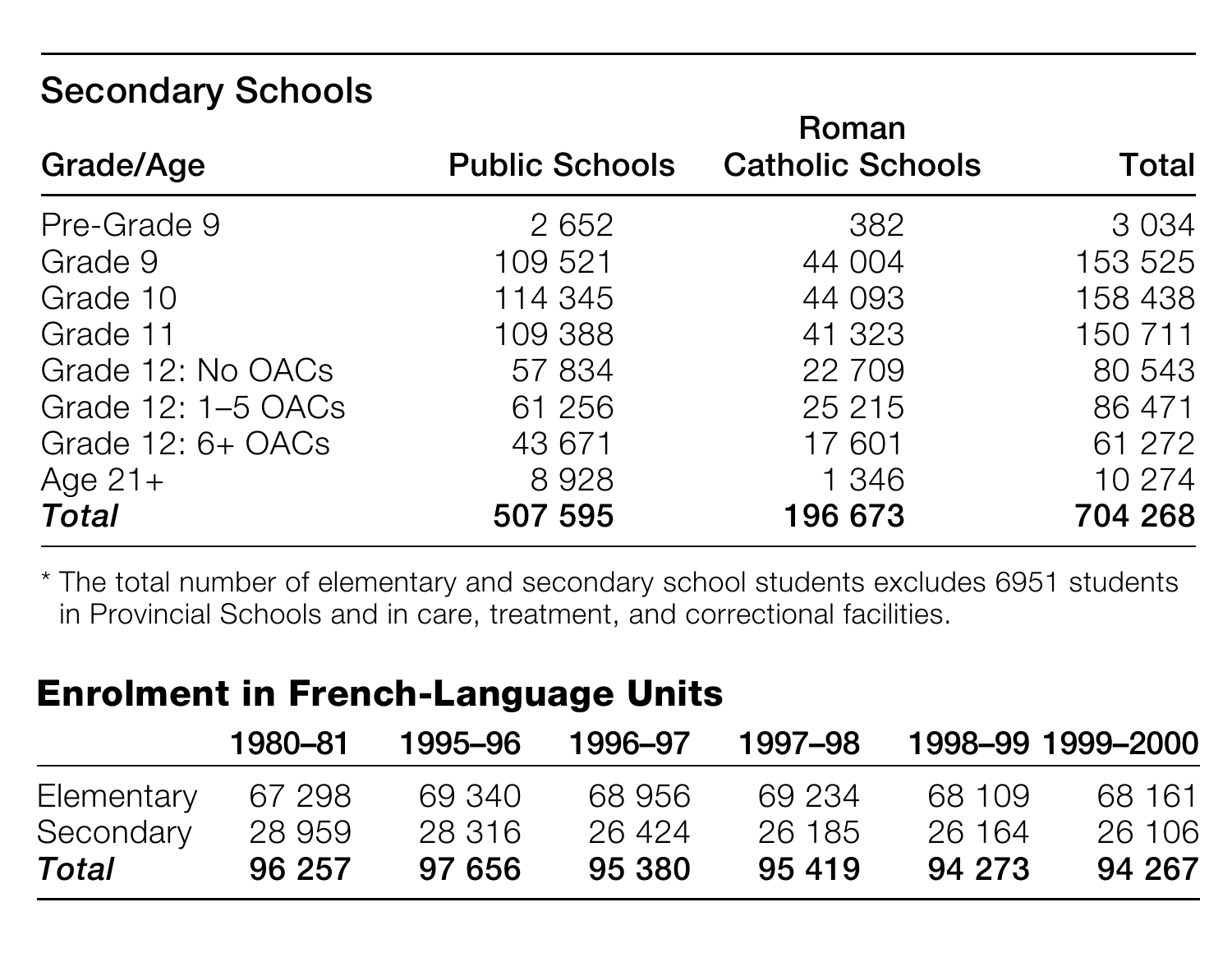#### **Number of Schools, 1999–2000\***

|                        | <b>Elementary Secondary</b> |     | Total   |
|------------------------|-----------------------------|-----|---------|
| Public schools         | 2577                        | 596 | 3 1 7 3 |
| Roman Catholic schools | 1.393                       | 224 | 1 617   |
| Total                  | 3970                        | 820 | 4 790   |

\* School counts exclude 13 Provincial Schools and 395 care, treatment, and correctional facilities.

#### **Elementary and Secondary School Enrolment, 1990–91 and 1995–96 to 1999–2000**

|       | 1990–91 |                                                                  | 1995–96  1996–97 | 1997–98 | 1998–99 1999–2000 |
|-------|---------|------------------------------------------------------------------|------------------|---------|-------------------|
|       |         | Elementary 1282 469 1396 100 1376 506 1394 439 1413 786 1427 358 |                  |         |                   |
|       |         | Secondary 660 024 720 671 695 784 701 191 697 836 704 268        |                  |         |                   |
| Total |         | 1942 493 2116 771 2072 290 2095 630 2111 622 2131 626            |                  |         |                   |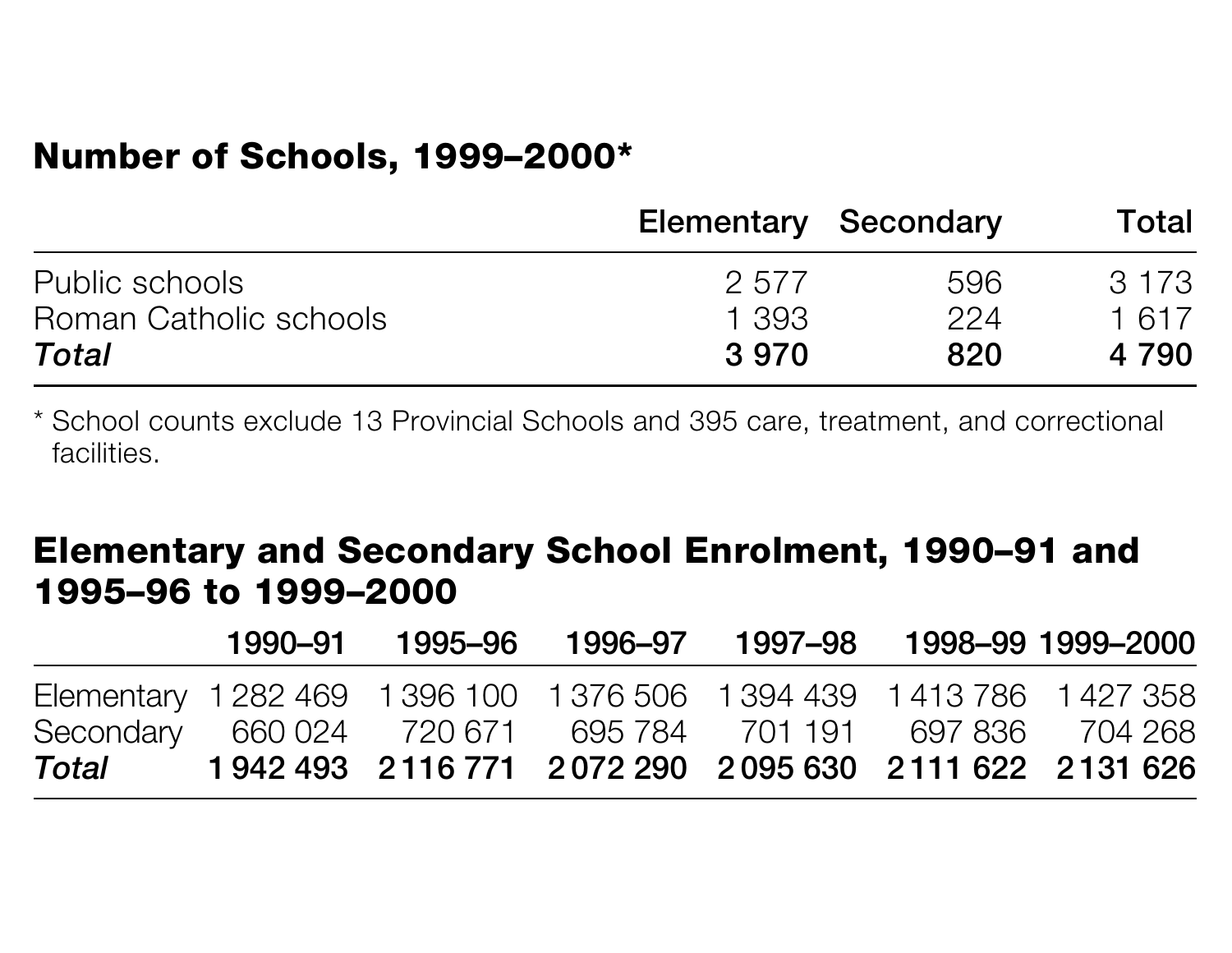## **Enrolment in French As a Second Language, 1999–2000\***

## **Elementary Schools**

| <b>School Type</b> | Core<br>Program | <b>Extended</b><br>Program | <b>Immersion</b><br>Program | Total   |
|--------------------|-----------------|----------------------------|-----------------------------|---------|
| <b>Public</b>      | 508 879         | 9429                       | 68 546                      | 586 854 |
| Roman Catholic     | 292 650         | 17 063                     | 28 7 1 9                    | 338 432 |
| Total              | 801 529         | 26 492                     | 97 265                      | 925 286 |

#### **Secondary Schools\*\***

| <b>School Type</b>    | Core<br>Program | <b>Extended</b><br>Program | Immersion<br>Program | Total   |
|-----------------------|-----------------|----------------------------|----------------------|---------|
| <b>Public</b>         | 83 947          | 6404                       | 14 602               | 104 953 |
| <b>Roman Catholic</b> | 31 895          | 2 7 9 7                    | 4 9 2 0              | 39 612  |
| <b>Total</b>          | 115 842         | 9 2 0 1                    | 19 522               | 144 565 |

- \* Corrections to the FSL enrolment figures published in the 1998–99 edition of Quick Facts have been posted on the Ministry of Education web site.
- \*\* Data for secondary schools are not comparable with those of previous years, owing to changes in policies related to diploma requirements and to the reporting of enrolment data.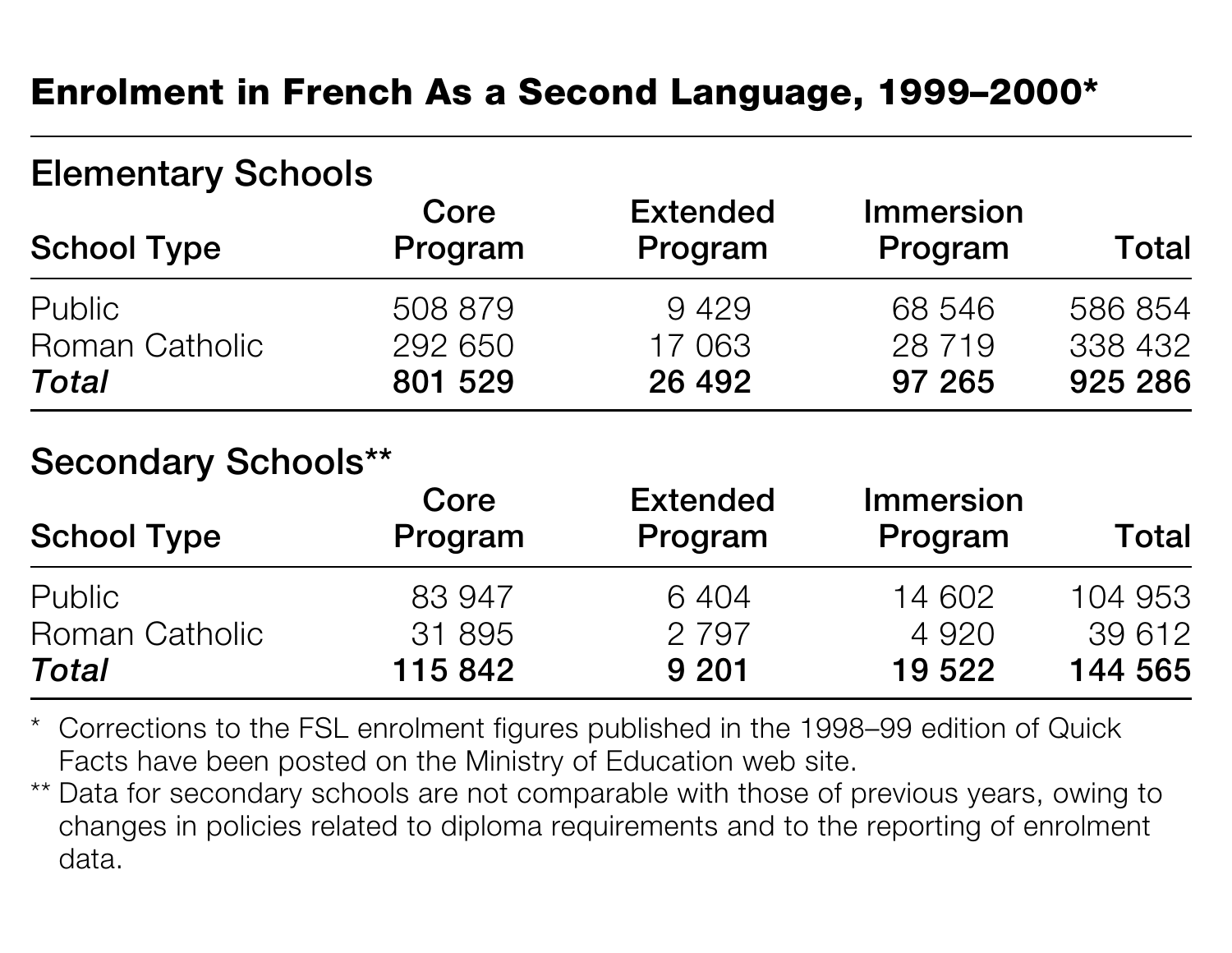## **Secondary School Graduation Rate, 1955–56 to 1998–99**

#### **Graduates\* As a Percentage of 18-Year-Old Population**



- \*Includes graduates from private schools.
- \*\* The 1994–95 figure is not strictly comparable with the figures in previous years, owing to a change in the definition of population and the methodology for estimating population totals.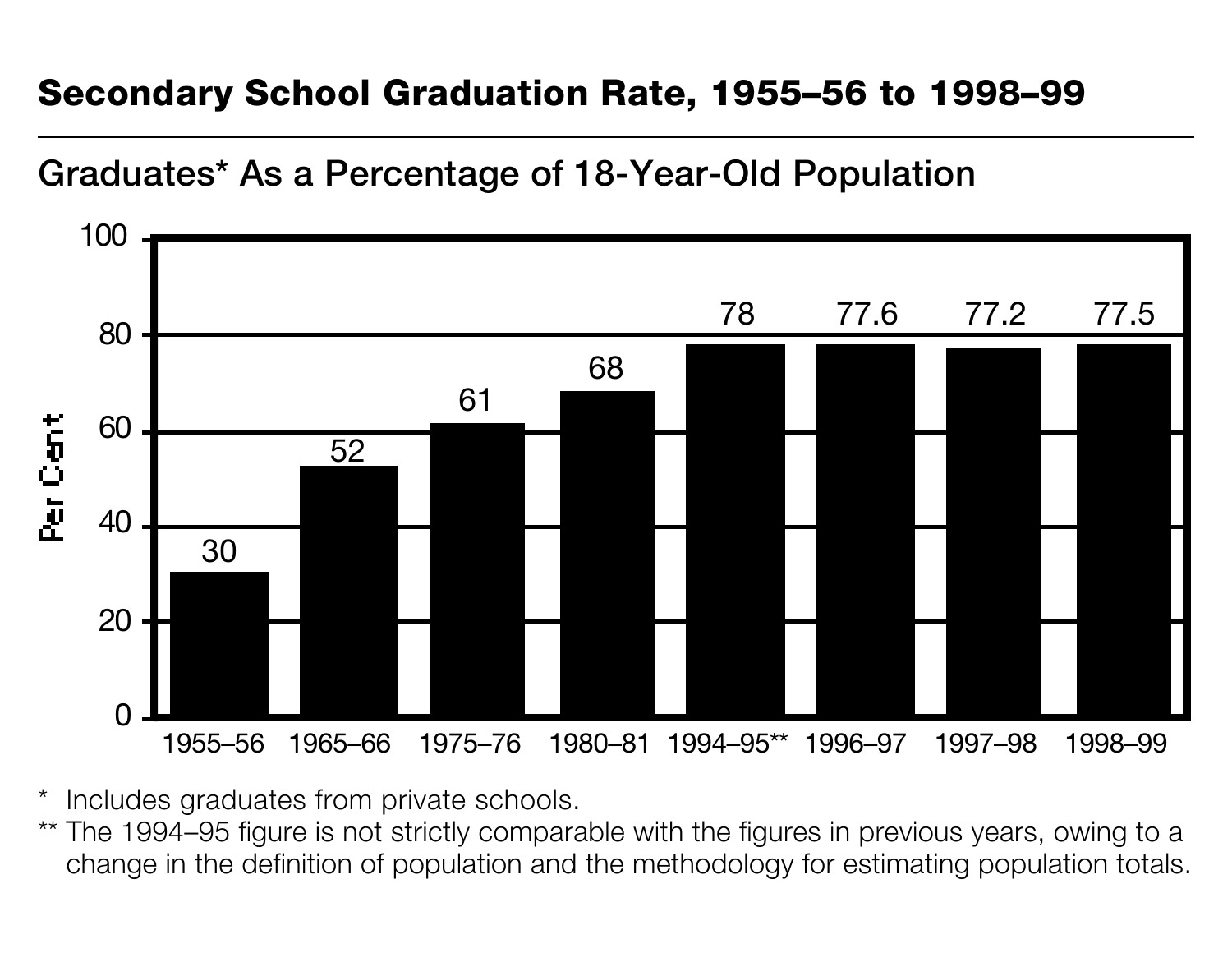## **Full-Time Teachers in Schools, 1999–2000**

|                                     | <b>Elementary Secondary</b> |         | Total   |
|-------------------------------------|-----------------------------|---------|---------|
| <b>Number of Teachers</b>           |                             |         |         |
| <b>Public School Boards</b>         |                             |         |         |
| Male                                | 13 065                      | 16 002  | 29 067  |
| Female                              | 36 955                      | 15 7 51 | 52 706  |
| <b>Roman Catholic School Boards</b> |                             |         |         |
| Male                                | 5 6 7 9                     | 6 3 5 1 | 12 030  |
| Female                              | 18 439                      | 6 1 6 6 | 24 605  |
| <b>Total</b>                        | 74 138                      | 44 270  | 118 408 |
| <b>Positions Held</b>               |                             |         |         |
| Principals and vice-principals      | 5 5 6 2                     | 1894    | 7456    |
| Percentage female                   | 56.2%                       | 41.0%   | 52.4%   |
| Department heads                    |                             | 8 3 5 2 | 8 3 5 2 |
| Percentage female                   |                             | 46.8%   | 46.8%   |
| Classroom and other teachers        | 68 079                      | 34 521  | 102 600 |
| Percentage female                   | 76.3%                       | 50.9%   | 67 7%   |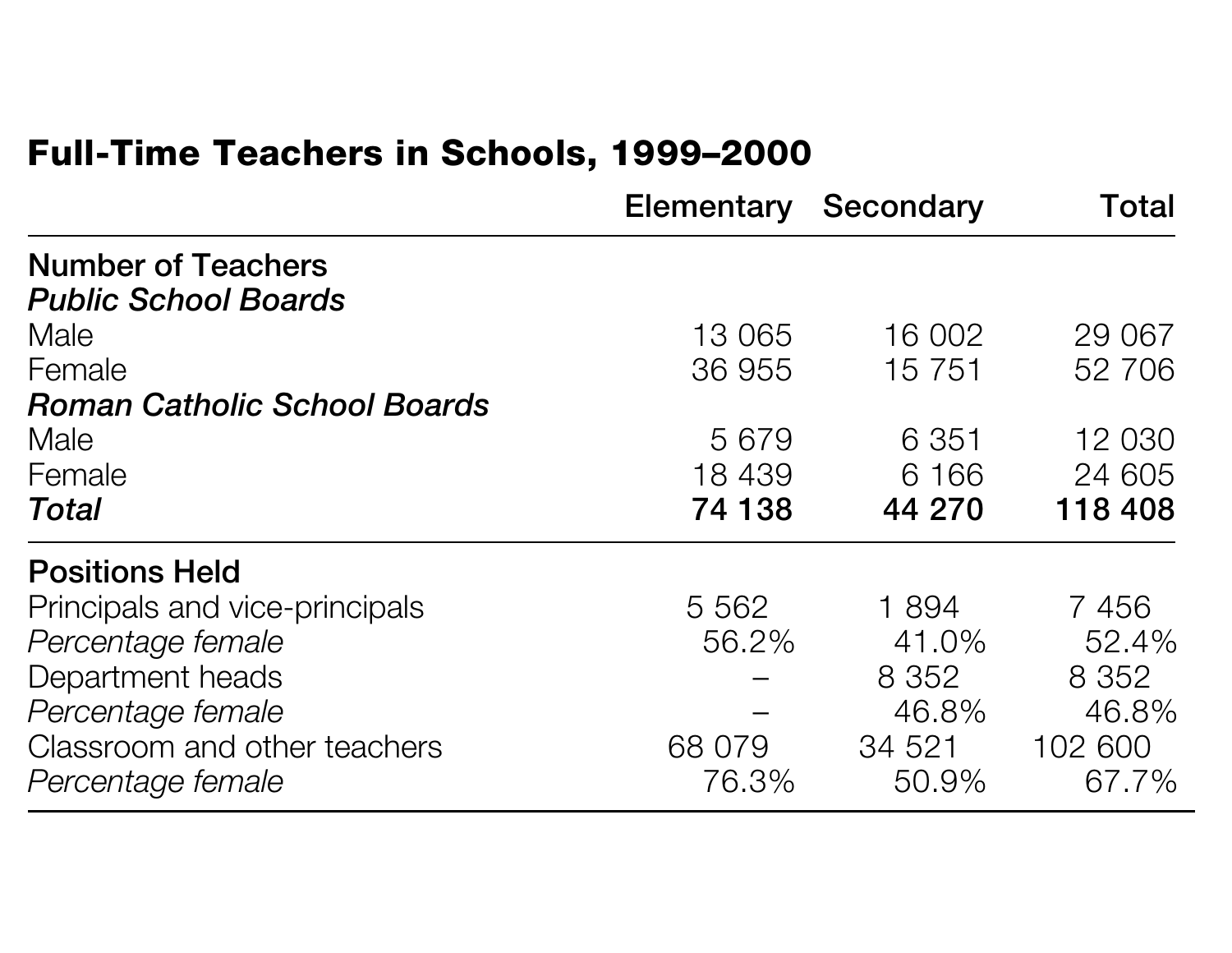## **Adults in Secondary Day School**

| 1980-81               |                     |       |                      | 1999-2000 |                               |  |                               |         |
|-----------------------|---------------------|-------|----------------------|-----------|-------------------------------|--|-------------------------------|---------|
| <b>Age Group</b>      | <b>Male</b>         |       | $(%)^*$ Female       | $(9/0)^*$ | Male                          |  | $(%)^*$ Female                | $(%)^*$ |
| $19 - 21$             | 9421(3.1)           |       | 4 979 (1.8)          |           |                               |  | 18 787 (2.67) 12 045 (1.71)   |         |
| 22 and older<br>Total | 1 441<br>10862(3.6) | (0.5) | 3519(1.2)<br>8 4 9 8 | (3.0)     | 2 719 (0.39)<br>21 506 (3.06) |  | 5 981 (0.85)<br>18 026 (2.56) |         |

\* Percentage of total secondary school enrolment.

## **Private Schools\* and Enrolment by Level of Instruction, October 31, 1999**

|                          |                | <b>Enrolment</b> |         |         |  |
|--------------------------|----------------|------------------|---------|---------|--|
| Level                    | <b>Schools</b> | <b>Male</b>      | Female  | Total   |  |
| Elementary               | 436            | 25 211           | 23 2 83 | 48 494  |  |
| Secondary                | 75             | 5 5 8 4          | 5466    | 11 050  |  |
| Elementary and secondary | 211            | 22 931           | 20 4 95 | 43 4 26 |  |
| Total                    | 722            | 53 7 26          | 49 244  | 102 970 |  |

\* Includes First Nation secondary schools and overseas schools.